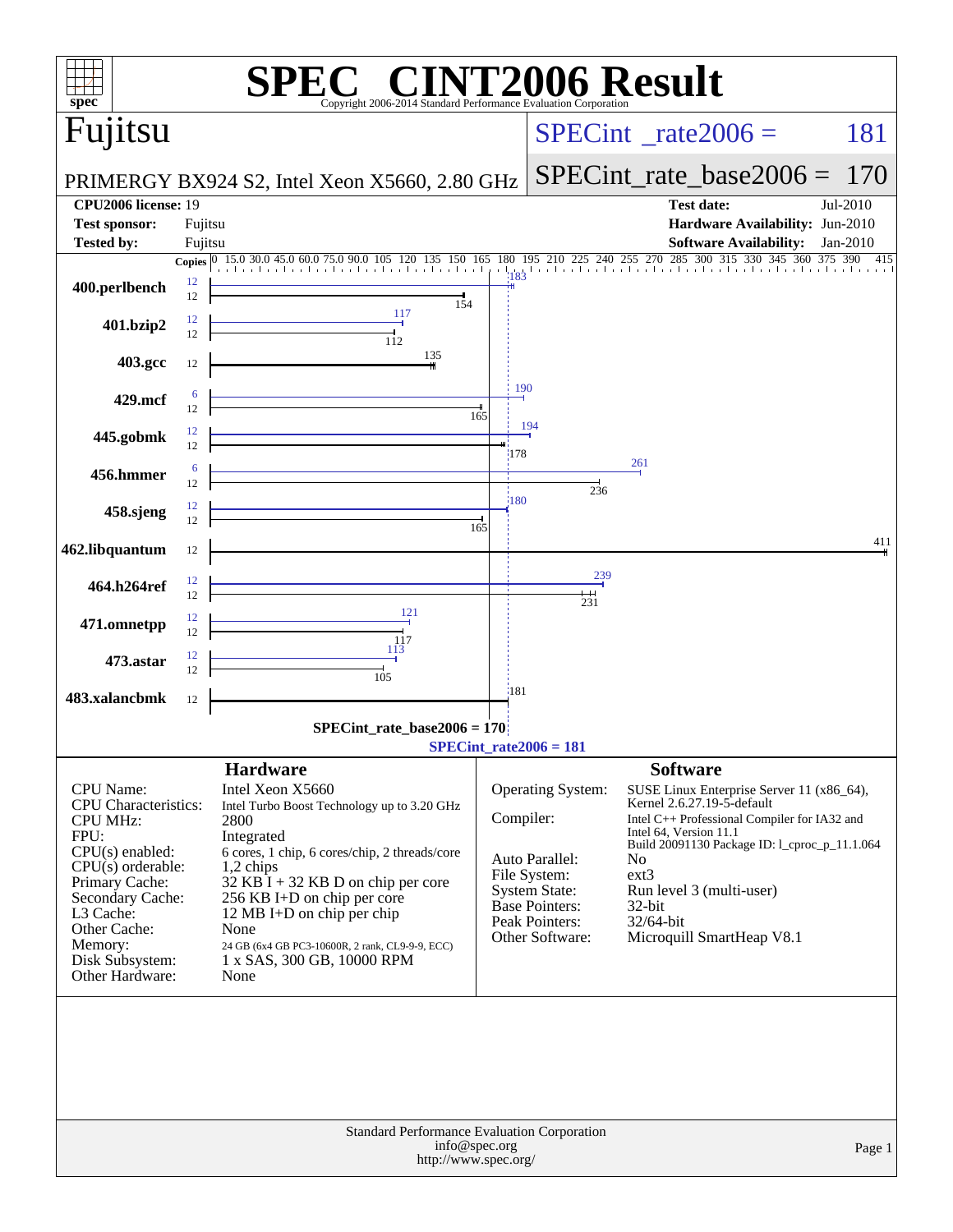

# **[SPEC CINT2006 Result](http://www.spec.org/auto/cpu2006/Docs/result-fields.html#SPECCINT2006Result)**

# Fujitsu

### SPECint rate $2006 = 181$

PRIMERGY BX924 S2, Intel Xeon X5660, 2.80 GHz

[SPECint\\_rate\\_base2006 =](http://www.spec.org/auto/cpu2006/Docs/result-fields.html#SPECintratebase2006) 170

#### **[CPU2006 license:](http://www.spec.org/auto/cpu2006/Docs/result-fields.html#CPU2006license)** 19 **[Test date:](http://www.spec.org/auto/cpu2006/Docs/result-fields.html#Testdate)** Jul-2010

**[Test sponsor:](http://www.spec.org/auto/cpu2006/Docs/result-fields.html#Testsponsor)** Fujitsu **[Hardware Availability:](http://www.spec.org/auto/cpu2006/Docs/result-fields.html#HardwareAvailability)** Jun-2010 **[Tested by:](http://www.spec.org/auto/cpu2006/Docs/result-fields.html#Testedby)** Fujitsu **[Software Availability:](http://www.spec.org/auto/cpu2006/Docs/result-fields.html#SoftwareAvailability)** Jan-2010

#### **[Results Table](http://www.spec.org/auto/cpu2006/Docs/result-fields.html#ResultsTable)**

|                    | <b>Base</b>                                                                                              |                |       |                |            |                |       |               | <b>Peak</b>    |              |                |              |                |              |  |
|--------------------|----------------------------------------------------------------------------------------------------------|----------------|-------|----------------|------------|----------------|-------|---------------|----------------|--------------|----------------|--------------|----------------|--------------|--|
| <b>Benchmark</b>   | <b>Copies</b>                                                                                            | <b>Seconds</b> | Ratio | <b>Seconds</b> | Ratio      | <b>Seconds</b> | Ratio | <b>Copies</b> | <b>Seconds</b> | <b>Ratio</b> | <b>Seconds</b> | <b>Ratio</b> | <b>Seconds</b> | <b>Ratio</b> |  |
| 400.perlbench      | 12                                                                                                       | 760            | 154   | 765            | 1531       | 761            | 154   | 12            | 640            | 183          | 636            | 184          | 641            | 183          |  |
| 401.bzip2          | 12                                                                                                       | 1035           | 112   | 1036           | 112        | 1036           | 112   | 12            | 992            | 117          | 990            | 117          | 992            | 117          |  |
| $403.\mathrm{gcc}$ | 12                                                                                                       | 707            | 137   | 722            | 134        | 714            | 135   | 12            | 707            | 137          | 722            | 134          | 714            | 135          |  |
| $429$ mcf          | 12                                                                                                       | 664            | 165   | 664            | <b>165</b> | 666            | 164   |               | 287            | 191          | 287            | 190          | 287            | <b>190</b>   |  |
| $445$ .gobmk       | 12                                                                                                       | 711            | 177   | 704            | 179        | 706            | 178   | 12            | 648            | 194          | 649            | 194          | 648            | 194          |  |
| 456.hmmer          | 12                                                                                                       | 474            | 236   | 474            | 236        | 474            | 236   |               | 214            | 261          | 214            | <u>261</u>   | 214            | 261          |  |
| $458$ .sjeng       | 12                                                                                                       | 879            | 165   | 879            | <b>165</b> | 878            | 165   | 12            | 806            | 180          | 804            | 181          | 806            | 180          |  |
| 462.libquantum     | 12                                                                                                       | 607            | 410   | 605            | 411        | 605            | 411   | 12            | 607            | 410          | 605            | 411          | 605            | 411          |  |
| 464.h264ref        | 12                                                                                                       | 1174           | 226   | 1150           | 231        | 1134           | 234   | 12            | 1113           | 239          | 1114           | 238          | 1111           | 239          |  |
| 471.omnetpp        | 12                                                                                                       | 640            | 117   | 640            | <b>117</b> | 640            | 117   | 12            | 619            | 121          | 619            | <u> 121</u>  | 619            | 121          |  |
| $473$ . astar      | 12                                                                                                       | 803            | 105   | 802            | 105        | 804            | 105   | 12            | 746            | 113          | 747            | <b>113</b>   | 747            | 113          |  |
| 483.xalancbmk      | 12                                                                                                       | 457            | 181   | 457            | 181        | 457            | 181   | 12            | 457            | 181          | 457            | 181          | 457            | 181          |  |
|                    | Results appear in the order in which they were run. Bold underlined text indicates a median measurement. |                |       |                |            |                |       |               |                |              |                |              |                |              |  |

### **[Submit Notes](http://www.spec.org/auto/cpu2006/Docs/result-fields.html#SubmitNotes)**

The config file option 'submit' was used. numactl was used to bind copies to the cores

### **[Operating System Notes](http://www.spec.org/auto/cpu2006/Docs/result-fields.html#OperatingSystemNotes)**

'ulimit -s unlimited' was used to set the stacksize to unlimited prior to run

### **[Platform Notes](http://www.spec.org/auto/cpu2006/Docs/result-fields.html#PlatformNotes)**

 BIOS configuration: Data Reuse Optimization = Disable Performance/Power Setting = Traditional

### **[General Notes](http://www.spec.org/auto/cpu2006/Docs/result-fields.html#GeneralNotes)**

 For information about Fujitsu please visit: <http://www.fujitsu.com> Binaries were compiled on SLES 10 with Binutils 2.18.50.0.7.20080502

### **[Base Compiler Invocation](http://www.spec.org/auto/cpu2006/Docs/result-fields.html#BaseCompilerInvocation)**

[C benchmarks](http://www.spec.org/auto/cpu2006/Docs/result-fields.html#Cbenchmarks): [icc -m32](http://www.spec.org/cpu2006/results/res2010q3/cpu2006-20100813-12898.flags.html#user_CCbase_intel_icc_32bit_5ff4a39e364c98233615fdd38438c6f2)

Continued on next page

Standard Performance Evaluation Corporation [info@spec.org](mailto:info@spec.org) <http://www.spec.org/>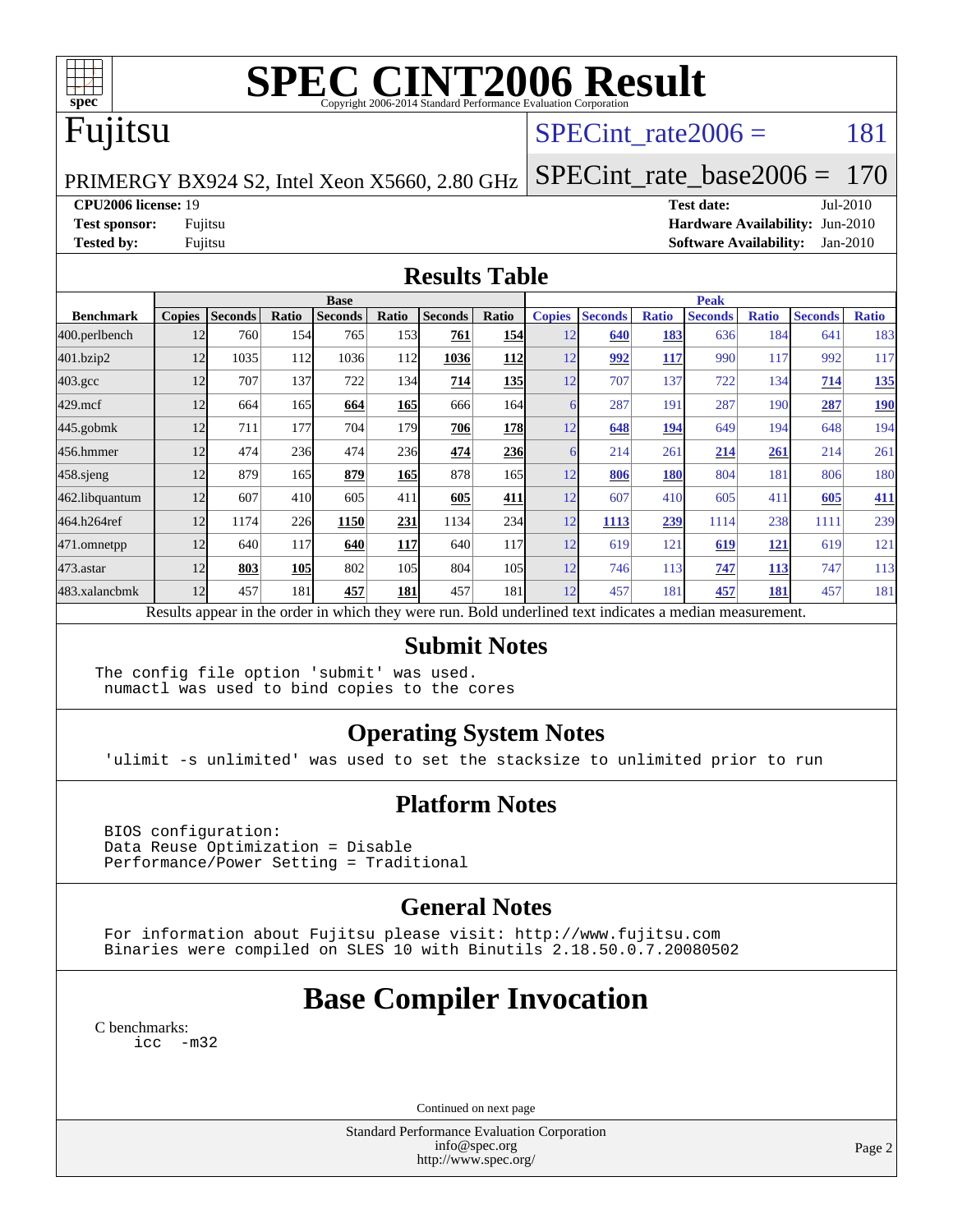| <b>SPEC CINT2006 Result</b>                                                                                                                                                                                                                                              |                                                                                                                 |  |  |  |  |  |  |
|--------------------------------------------------------------------------------------------------------------------------------------------------------------------------------------------------------------------------------------------------------------------------|-----------------------------------------------------------------------------------------------------------------|--|--|--|--|--|--|
| ${\bf spec}^*$<br>Copyright 2006-2014 Standard Performance Evaluation Corporation<br>Fujitsu                                                                                                                                                                             | 181<br>SPECint rate $2006 =$                                                                                    |  |  |  |  |  |  |
| PRIMERGY BX924 S2, Intel Xeon X5660, 2.80 GHz                                                                                                                                                                                                                            | 170<br>$SPECint_rate\_base2006 =$                                                                               |  |  |  |  |  |  |
| <b>CPU2006 license: 19</b><br><b>Test sponsor:</b><br>Fujitsu<br><b>Tested by:</b><br>Fujitsu                                                                                                                                                                            | <b>Test date:</b><br>Jul-2010<br>Hardware Availability: Jun-2010<br><b>Software Availability:</b><br>$Jan-2010$ |  |  |  |  |  |  |
| <b>Base Compiler Invocation (Continued)</b><br>$C_{++}$ benchmarks:<br>icpc -m32                                                                                                                                                                                         |                                                                                                                 |  |  |  |  |  |  |
| <b>Base Portability Flags</b><br>400.perlbench: -DSPEC_CPU_LINUX_IA32<br>462.libquantum: -DSPEC_CPU_LINUX<br>483.xalancbmk: - DSPEC CPU LINUX                                                                                                                            |                                                                                                                 |  |  |  |  |  |  |
| <b>Base Optimization Flags</b><br>C benchmarks:<br>-xSSE4.2 -ipo -03 -no-prec-div -static -opt-prefetch<br>C++ benchmarks:<br>-xSSE4.2 -ipo -03 -no-prec-div -opt-prefetch -Wl,-z, muldefs<br>-L/home/cmplr/usr3/alrahate/cpu2006.1.1.ic11.1/libic11.1-32bit -lsmartheap |                                                                                                                 |  |  |  |  |  |  |
| <b>Base Other Flags</b><br>C benchmarks:                                                                                                                                                                                                                                 |                                                                                                                 |  |  |  |  |  |  |
| 403.gcc: -Dalloca=_alloca                                                                                                                                                                                                                                                |                                                                                                                 |  |  |  |  |  |  |
| <b>Peak Compiler Invocation</b><br>C benchmarks (except as noted below):<br>$-m32$<br>icc<br>401.bzip2: icc -m64<br>456.hmmer: $\text{icc}$ -m64<br>458.sjeng: icc -m64<br>C++ benchmarks (except as noted below):<br>icpc -m32<br>473.astar: icpc -m64                  |                                                                                                                 |  |  |  |  |  |  |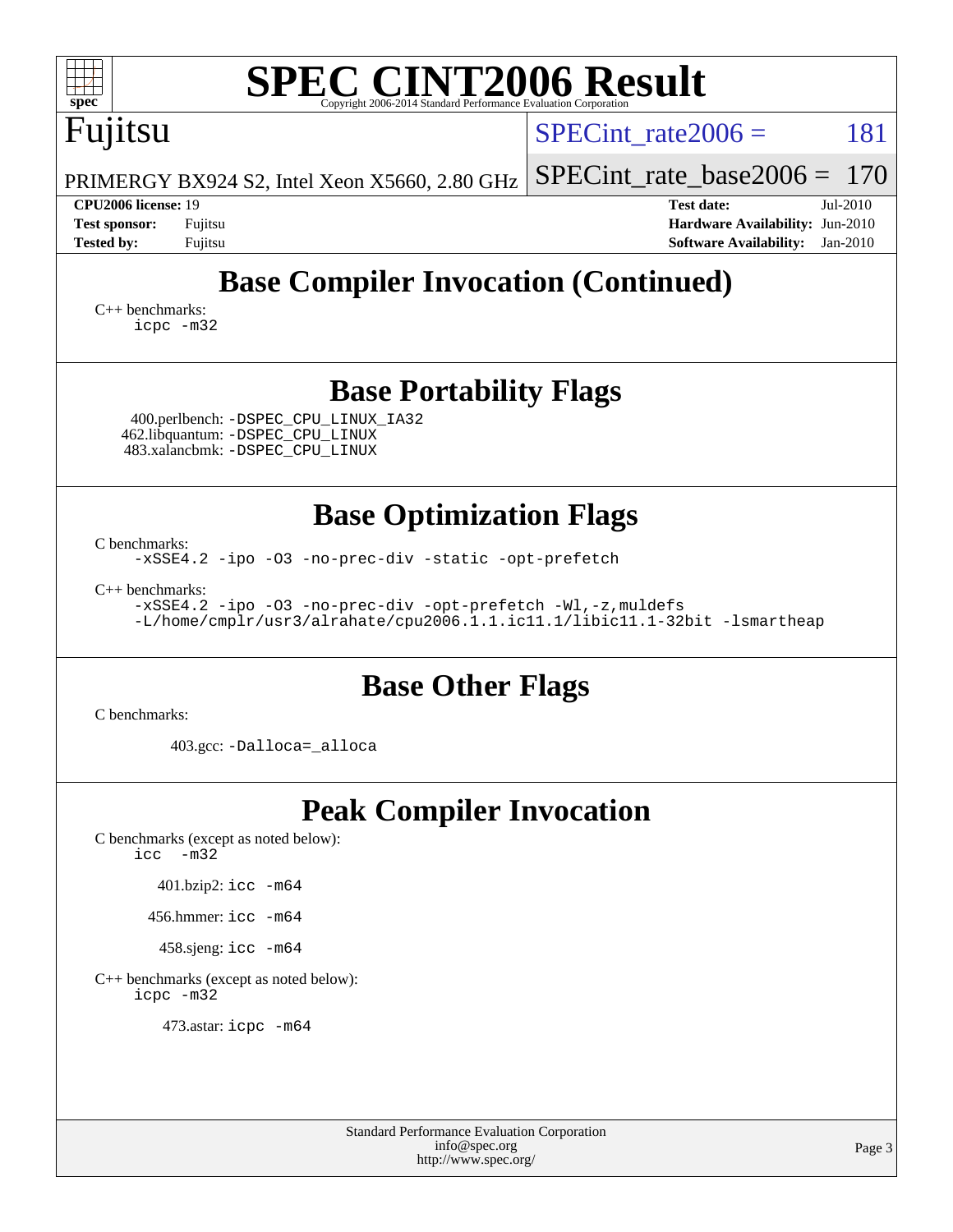

# **[SPEC CINT2006 Result](http://www.spec.org/auto/cpu2006/Docs/result-fields.html#SPECCINT2006Result)**

# Fujitsu

SPECint rate $2006 = 181$ 

PRIMERGY BX924 S2, Intel Xeon X5660, 2.80 GHz [SPECint\\_rate\\_base2006 =](http://www.spec.org/auto/cpu2006/Docs/result-fields.html#SPECintratebase2006) 170

**[CPU2006 license:](http://www.spec.org/auto/cpu2006/Docs/result-fields.html#CPU2006license)** 19 **[Test date:](http://www.spec.org/auto/cpu2006/Docs/result-fields.html#Testdate)** Jul-2010 **[Test sponsor:](http://www.spec.org/auto/cpu2006/Docs/result-fields.html#Testsponsor)** Fujitsu **[Hardware Availability:](http://www.spec.org/auto/cpu2006/Docs/result-fields.html#HardwareAvailability)** Jun-2010 **[Tested by:](http://www.spec.org/auto/cpu2006/Docs/result-fields.html#Testedby)** Fujitsu **[Software Availability:](http://www.spec.org/auto/cpu2006/Docs/result-fields.html#SoftwareAvailability)** Jan-2010

### **[Peak Portability Flags](http://www.spec.org/auto/cpu2006/Docs/result-fields.html#PeakPortabilityFlags)**

 400.perlbench: [-DSPEC\\_CPU\\_LINUX\\_IA32](http://www.spec.org/cpu2006/results/res2010q3/cpu2006-20100813-12898.flags.html#b400.perlbench_peakCPORTABILITY_DSPEC_CPU_LINUX_IA32) 401.bzip2: [-DSPEC\\_CPU\\_LP64](http://www.spec.org/cpu2006/results/res2010q3/cpu2006-20100813-12898.flags.html#suite_peakCPORTABILITY401_bzip2_DSPEC_CPU_LP64) 456.hmmer: [-DSPEC\\_CPU\\_LP64](http://www.spec.org/cpu2006/results/res2010q3/cpu2006-20100813-12898.flags.html#suite_peakCPORTABILITY456_hmmer_DSPEC_CPU_LP64) 458.sjeng: [-DSPEC\\_CPU\\_LP64](http://www.spec.org/cpu2006/results/res2010q3/cpu2006-20100813-12898.flags.html#suite_peakCPORTABILITY458_sjeng_DSPEC_CPU_LP64) 462.libquantum: [-DSPEC\\_CPU\\_LINUX](http://www.spec.org/cpu2006/results/res2010q3/cpu2006-20100813-12898.flags.html#b462.libquantum_peakCPORTABILITY_DSPEC_CPU_LINUX) 473.astar: [-DSPEC\\_CPU\\_LP64](http://www.spec.org/cpu2006/results/res2010q3/cpu2006-20100813-12898.flags.html#suite_peakCXXPORTABILITY473_astar_DSPEC_CPU_LP64) 483.xalancbmk: [-DSPEC\\_CPU\\_LINUX](http://www.spec.org/cpu2006/results/res2010q3/cpu2006-20100813-12898.flags.html#b483.xalancbmk_peakCXXPORTABILITY_DSPEC_CPU_LINUX)

### **[Peak Optimization Flags](http://www.spec.org/auto/cpu2006/Docs/result-fields.html#PeakOptimizationFlags)**

[C benchmarks](http://www.spec.org/auto/cpu2006/Docs/result-fields.html#Cbenchmarks):

Standard Performance Evaluation Corporation 400.perlbench: [-xSSE4.2](http://www.spec.org/cpu2006/results/res2010q3/cpu2006-20100813-12898.flags.html#user_peakPASS2_CFLAGSPASS2_LDCFLAGS400_perlbench_f-xSSE42_f91528193cf0b216347adb8b939d4107)(pass 2) [-prof-gen](http://www.spec.org/cpu2006/results/res2010q3/cpu2006-20100813-12898.flags.html#user_peakPASS1_CFLAGSPASS1_LDCFLAGS400_perlbench_prof_gen_e43856698f6ca7b7e442dfd80e94a8fc)(pass 1) [-ipo](http://www.spec.org/cpu2006/results/res2010q3/cpu2006-20100813-12898.flags.html#user_peakPASS2_CFLAGSPASS2_LDCFLAGS400_perlbench_f-ipo)(pass 2) [-O3](http://www.spec.org/cpu2006/results/res2010q3/cpu2006-20100813-12898.flags.html#user_peakPASS2_CFLAGSPASS2_LDCFLAGS400_perlbench_f-O3)(pass 2) [-no-prec-div](http://www.spec.org/cpu2006/results/res2010q3/cpu2006-20100813-12898.flags.html#user_peakPASS2_CFLAGSPASS2_LDCFLAGS400_perlbench_f-no-prec-div)(pass 2) [-static](http://www.spec.org/cpu2006/results/res2010q3/cpu2006-20100813-12898.flags.html#user_peakPASS2_CFLAGSPASS2_LDCFLAGS400_perlbench_f-static)(pass 2) [-prof-use](http://www.spec.org/cpu2006/results/res2010q3/cpu2006-20100813-12898.flags.html#user_peakPASS2_CFLAGSPASS2_LDCFLAGS400_perlbench_prof_use_bccf7792157ff70d64e32fe3e1250b55)(pass 2) [-ansi-alias](http://www.spec.org/cpu2006/results/res2010q3/cpu2006-20100813-12898.flags.html#user_peakCOPTIMIZE400_perlbench_f-ansi-alias) 401.bzip2: [-xSSE4.2](http://www.spec.org/cpu2006/results/res2010q3/cpu2006-20100813-12898.flags.html#user_peakPASS2_CFLAGSPASS2_LDCFLAGS401_bzip2_f-xSSE42_f91528193cf0b216347adb8b939d4107)(pass 2) [-prof-gen](http://www.spec.org/cpu2006/results/res2010q3/cpu2006-20100813-12898.flags.html#user_peakPASS1_CFLAGSPASS1_LDCFLAGS401_bzip2_prof_gen_e43856698f6ca7b7e442dfd80e94a8fc)(pass 1) [-ipo](http://www.spec.org/cpu2006/results/res2010q3/cpu2006-20100813-12898.flags.html#user_peakPASS2_CFLAGSPASS2_LDCFLAGS401_bzip2_f-ipo)(pass 2) [-O3](http://www.spec.org/cpu2006/results/res2010q3/cpu2006-20100813-12898.flags.html#user_peakPASS2_CFLAGSPASS2_LDCFLAGS401_bzip2_f-O3)(pass 2) [-no-prec-div](http://www.spec.org/cpu2006/results/res2010q3/cpu2006-20100813-12898.flags.html#user_peakPASS2_CFLAGSPASS2_LDCFLAGS401_bzip2_f-no-prec-div)(pass 2) [-static](http://www.spec.org/cpu2006/results/res2010q3/cpu2006-20100813-12898.flags.html#user_peakPASS2_CFLAGSPASS2_LDCFLAGS401_bzip2_f-static)(pass 2) [-prof-use](http://www.spec.org/cpu2006/results/res2010q3/cpu2006-20100813-12898.flags.html#user_peakPASS2_CFLAGSPASS2_LDCFLAGS401_bzip2_prof_use_bccf7792157ff70d64e32fe3e1250b55)(pass 2) [-opt-prefetch](http://www.spec.org/cpu2006/results/res2010q3/cpu2006-20100813-12898.flags.html#user_peakCOPTIMIZE401_bzip2_f-opt-prefetch) [-ansi-alias](http://www.spec.org/cpu2006/results/res2010q3/cpu2006-20100813-12898.flags.html#user_peakCOPTIMIZE401_bzip2_f-ansi-alias) [-auto-ilp32](http://www.spec.org/cpu2006/results/res2010q3/cpu2006-20100813-12898.flags.html#user_peakCOPTIMIZE401_bzip2_f-auto-ilp32)  $403.\text{gcc: basepeak}$  = yes 429.mcf: [-xSSE4.2](http://www.spec.org/cpu2006/results/res2010q3/cpu2006-20100813-12898.flags.html#user_peakCOPTIMIZE429_mcf_f-xSSE42_f91528193cf0b216347adb8b939d4107) [-ipo](http://www.spec.org/cpu2006/results/res2010q3/cpu2006-20100813-12898.flags.html#user_peakCOPTIMIZE429_mcf_f-ipo) [-O3](http://www.spec.org/cpu2006/results/res2010q3/cpu2006-20100813-12898.flags.html#user_peakCOPTIMIZE429_mcf_f-O3) [-no-prec-div](http://www.spec.org/cpu2006/results/res2010q3/cpu2006-20100813-12898.flags.html#user_peakCOPTIMIZE429_mcf_f-no-prec-div) [-static](http://www.spec.org/cpu2006/results/res2010q3/cpu2006-20100813-12898.flags.html#user_peakCOPTIMIZE429_mcf_f-static) [-opt-prefetch](http://www.spec.org/cpu2006/results/res2010q3/cpu2006-20100813-12898.flags.html#user_peakCOPTIMIZE429_mcf_f-opt-prefetch) 445.gobmk: [-xSSE4.2](http://www.spec.org/cpu2006/results/res2010q3/cpu2006-20100813-12898.flags.html#user_peakPASS2_CFLAGSPASS2_LDCFLAGS445_gobmk_f-xSSE42_f91528193cf0b216347adb8b939d4107)(pass 2) [-prof-gen](http://www.spec.org/cpu2006/results/res2010q3/cpu2006-20100813-12898.flags.html#user_peakPASS1_CFLAGSPASS1_LDCFLAGS445_gobmk_prof_gen_e43856698f6ca7b7e442dfd80e94a8fc)(pass 1) [-prof-use](http://www.spec.org/cpu2006/results/res2010q3/cpu2006-20100813-12898.flags.html#user_peakPASS2_CFLAGSPASS2_LDCFLAGS445_gobmk_prof_use_bccf7792157ff70d64e32fe3e1250b55)(pass 2) [-O2](http://www.spec.org/cpu2006/results/res2010q3/cpu2006-20100813-12898.flags.html#user_peakCOPTIMIZE445_gobmk_f-O2) [-ipo](http://www.spec.org/cpu2006/results/res2010q3/cpu2006-20100813-12898.flags.html#user_peakCOPTIMIZE445_gobmk_f-ipo) [-no-prec-div](http://www.spec.org/cpu2006/results/res2010q3/cpu2006-20100813-12898.flags.html#user_peakCOPTIMIZE445_gobmk_f-no-prec-div) [-ansi-alias](http://www.spec.org/cpu2006/results/res2010q3/cpu2006-20100813-12898.flags.html#user_peakCOPTIMIZE445_gobmk_f-ansi-alias) 456.hmmer: [-xSSE4.2](http://www.spec.org/cpu2006/results/res2010q3/cpu2006-20100813-12898.flags.html#user_peakCOPTIMIZE456_hmmer_f-xSSE42_f91528193cf0b216347adb8b939d4107) [-ipo](http://www.spec.org/cpu2006/results/res2010q3/cpu2006-20100813-12898.flags.html#user_peakCOPTIMIZE456_hmmer_f-ipo) [-O3](http://www.spec.org/cpu2006/results/res2010q3/cpu2006-20100813-12898.flags.html#user_peakCOPTIMIZE456_hmmer_f-O3) [-no-prec-div](http://www.spec.org/cpu2006/results/res2010q3/cpu2006-20100813-12898.flags.html#user_peakCOPTIMIZE456_hmmer_f-no-prec-div) [-static](http://www.spec.org/cpu2006/results/res2010q3/cpu2006-20100813-12898.flags.html#user_peakCOPTIMIZE456_hmmer_f-static) [-unroll2](http://www.spec.org/cpu2006/results/res2010q3/cpu2006-20100813-12898.flags.html#user_peakCOPTIMIZE456_hmmer_f-unroll_784dae83bebfb236979b41d2422d7ec2) [-ansi-alias](http://www.spec.org/cpu2006/results/res2010q3/cpu2006-20100813-12898.flags.html#user_peakCOPTIMIZE456_hmmer_f-ansi-alias) [-auto-ilp32](http://www.spec.org/cpu2006/results/res2010q3/cpu2006-20100813-12898.flags.html#user_peakCOPTIMIZE456_hmmer_f-auto-ilp32)  $458 \text{.}$  sjeng:  $-xSSE4$ .  $2(\text{pass 2})$  -prof-qen(pass 1) [-ipo](http://www.spec.org/cpu2006/results/res2010q3/cpu2006-20100813-12898.flags.html#user_peakPASS2_CFLAGSPASS2_LDCFLAGS458_sjeng_f-ipo)(pass 2) [-O3](http://www.spec.org/cpu2006/results/res2010q3/cpu2006-20100813-12898.flags.html#user_peakPASS2_CFLAGSPASS2_LDCFLAGS458_sjeng_f-O3)(pass 2) [-no-prec-div](http://www.spec.org/cpu2006/results/res2010q3/cpu2006-20100813-12898.flags.html#user_peakPASS2_CFLAGSPASS2_LDCFLAGS458_sjeng_f-no-prec-div)(pass 2) [-static](http://www.spec.org/cpu2006/results/res2010q3/cpu2006-20100813-12898.flags.html#user_peakPASS2_CFLAGSPASS2_LDCFLAGS458_sjeng_f-static)(pass 2) [-prof-use](http://www.spec.org/cpu2006/results/res2010q3/cpu2006-20100813-12898.flags.html#user_peakPASS2_CFLAGSPASS2_LDCFLAGS458_sjeng_prof_use_bccf7792157ff70d64e32fe3e1250b55)(pass 2) [-unroll4](http://www.spec.org/cpu2006/results/res2010q3/cpu2006-20100813-12898.flags.html#user_peakCOPTIMIZE458_sjeng_f-unroll_4e5e4ed65b7fd20bdcd365bec371b81f) [-auto-ilp32](http://www.spec.org/cpu2006/results/res2010q3/cpu2006-20100813-12898.flags.html#user_peakCOPTIMIZE458_sjeng_f-auto-ilp32)  $462$ .libquantum: basepeak = yes 464.h264ref: [-xSSE4.2](http://www.spec.org/cpu2006/results/res2010q3/cpu2006-20100813-12898.flags.html#user_peakPASS2_CFLAGSPASS2_LDCFLAGS464_h264ref_f-xSSE42_f91528193cf0b216347adb8b939d4107)(pass 2) [-prof-gen](http://www.spec.org/cpu2006/results/res2010q3/cpu2006-20100813-12898.flags.html#user_peakPASS1_CFLAGSPASS1_LDCFLAGS464_h264ref_prof_gen_e43856698f6ca7b7e442dfd80e94a8fc)(pass 1) [-ipo](http://www.spec.org/cpu2006/results/res2010q3/cpu2006-20100813-12898.flags.html#user_peakPASS2_CFLAGSPASS2_LDCFLAGS464_h264ref_f-ipo)(pass 2) [-O3](http://www.spec.org/cpu2006/results/res2010q3/cpu2006-20100813-12898.flags.html#user_peakPASS2_CFLAGSPASS2_LDCFLAGS464_h264ref_f-O3)(pass 2) [-no-prec-div](http://www.spec.org/cpu2006/results/res2010q3/cpu2006-20100813-12898.flags.html#user_peakPASS2_CFLAGSPASS2_LDCFLAGS464_h264ref_f-no-prec-div)(pass 2) [-static](http://www.spec.org/cpu2006/results/res2010q3/cpu2006-20100813-12898.flags.html#user_peakPASS2_CFLAGSPASS2_LDCFLAGS464_h264ref_f-static)(pass 2) [-prof-use](http://www.spec.org/cpu2006/results/res2010q3/cpu2006-20100813-12898.flags.html#user_peakPASS2_CFLAGSPASS2_LDCFLAGS464_h264ref_prof_use_bccf7792157ff70d64e32fe3e1250b55)(pass 2) [-unroll2](http://www.spec.org/cpu2006/results/res2010q3/cpu2006-20100813-12898.flags.html#user_peakCOPTIMIZE464_h264ref_f-unroll_784dae83bebfb236979b41d2422d7ec2) [-ansi-alias](http://www.spec.org/cpu2006/results/res2010q3/cpu2006-20100813-12898.flags.html#user_peakCOPTIMIZE464_h264ref_f-ansi-alias) [C++ benchmarks:](http://www.spec.org/auto/cpu2006/Docs/result-fields.html#CXXbenchmarks) 471.omnetpp: [-xSSE4.2](http://www.spec.org/cpu2006/results/res2010q3/cpu2006-20100813-12898.flags.html#user_peakPASS2_CXXFLAGSPASS2_LDCXXFLAGS471_omnetpp_f-xSSE42_f91528193cf0b216347adb8b939d4107)(pass 2) [-prof-gen](http://www.spec.org/cpu2006/results/res2010q3/cpu2006-20100813-12898.flags.html#user_peakPASS1_CXXFLAGSPASS1_LDCXXFLAGS471_omnetpp_prof_gen_e43856698f6ca7b7e442dfd80e94a8fc)(pass 1) [-ipo](http://www.spec.org/cpu2006/results/res2010q3/cpu2006-20100813-12898.flags.html#user_peakPASS2_CXXFLAGSPASS2_LDCXXFLAGS471_omnetpp_f-ipo)(pass 2) [-O3](http://www.spec.org/cpu2006/results/res2010q3/cpu2006-20100813-12898.flags.html#user_peakPASS2_CXXFLAGSPASS2_LDCXXFLAGS471_omnetpp_f-O3)(pass 2) [-no-prec-div](http://www.spec.org/cpu2006/results/res2010q3/cpu2006-20100813-12898.flags.html#user_peakPASS2_CXXFLAGSPASS2_LDCXXFLAGS471_omnetpp_f-no-prec-div)(pass 2) [-prof-use](http://www.spec.org/cpu2006/results/res2010q3/cpu2006-20100813-12898.flags.html#user_peakPASS2_CXXFLAGSPASS2_LDCXXFLAGS471_omnetpp_prof_use_bccf7792157ff70d64e32fe3e1250b55)(pass 2) [-ansi-alias](http://www.spec.org/cpu2006/results/res2010q3/cpu2006-20100813-12898.flags.html#user_peakCXXOPTIMIZE471_omnetpp_f-ansi-alias) [-opt-ra-region-strategy=block](http://www.spec.org/cpu2006/results/res2010q3/cpu2006-20100813-12898.flags.html#user_peakCXXOPTIMIZE471_omnetpp_f-opt-ra-region-strategy-block_a0a37c372d03933b2a18d4af463c1f69) [-Wl,-z,muldefs](http://www.spec.org/cpu2006/results/res2010q3/cpu2006-20100813-12898.flags.html#user_peakEXTRA_LDFLAGS471_omnetpp_link_force_multiple1_74079c344b956b9658436fd1b6dd3a8a) [-L/home/cmplr/usr3/alrahate/cpu2006.1.1.ic11.1/libic11.1-32bit -lsmartheap](http://www.spec.org/cpu2006/results/res2010q3/cpu2006-20100813-12898.flags.html#user_peakEXTRA_LIBS471_omnetpp_SmartHeap_d86dffe4a79b79ef8890d5cce17030c3) Continued on next page

[info@spec.org](mailto:info@spec.org) <http://www.spec.org/>

Page 4